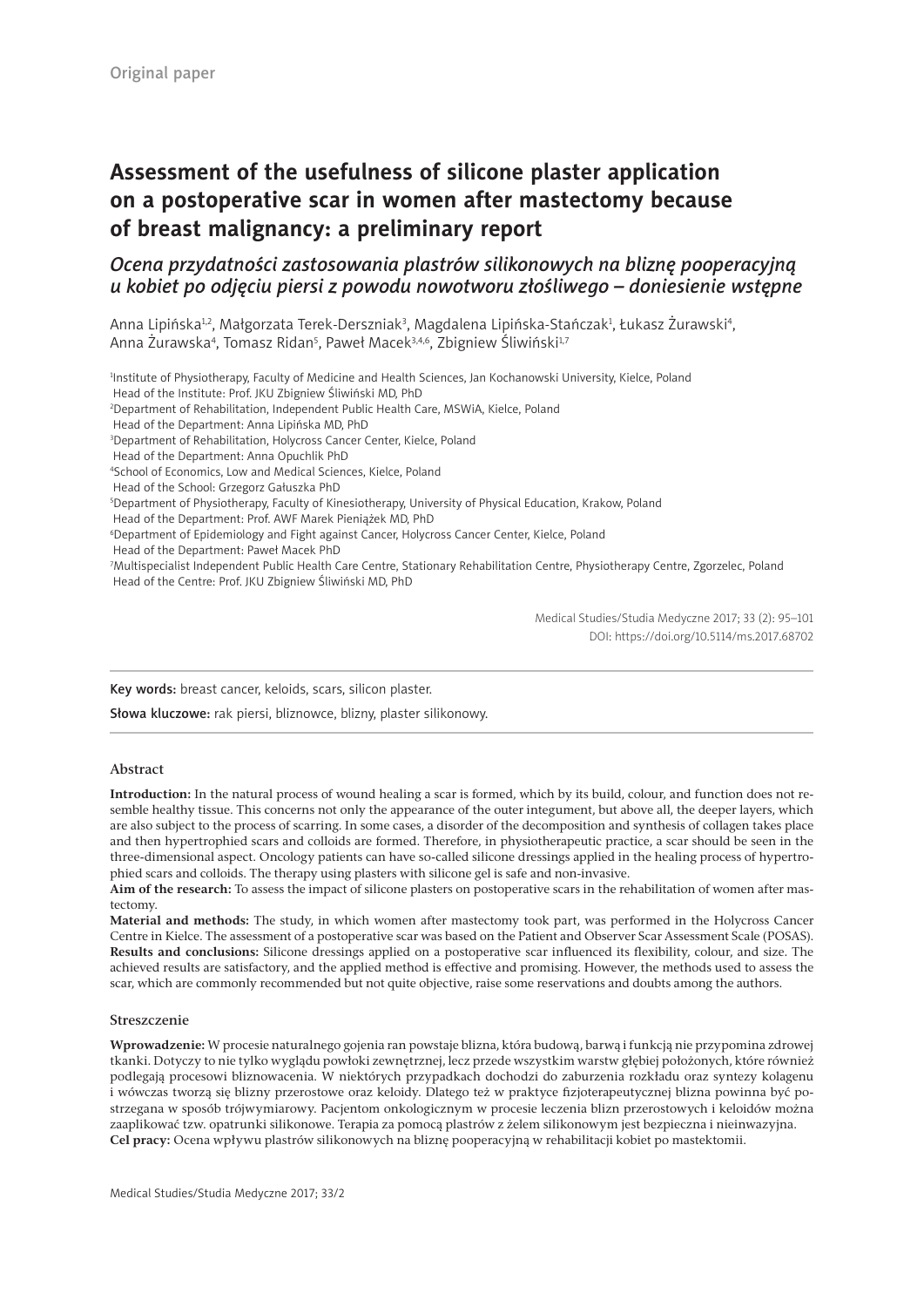**Materiał i metody:** Badanie, w którym wzięły udział kobiety po mastektomii, przeprowadzono w Świętokrzyskim Centrum Onkologii w Kielcach. Ocenę blizny pooperacyjnej ustalono na podstawie *Patient and Observer Scar Assessment Scale* (POSAS). **Wyniki i wnioski:** Opatrunki silikonowe stosowane na bliznę pooperacyjną wpłynęły na jej elastyczność, kolor oraz rozmiar. Osiągnięte wyniki są zadowalające, a opisana metoda jest skuteczna i obiecująca. Wśród autorów pracy pewne zastrzeżenia i wątpliwości budzą jednak zastosowane metody oceny blizny, które są powszechnie zalecane, ale nie są dość obiektywne.

#### **Introduction**

Wound healing is a complex process, which may result in the restoration of anatomic continuity and functionality of damaged tissue [1, 2]. It begins at the time of the wound creation and can last for many months or even years. This process consists of a sequence of successive steps:

The inflammatory phase (up to 7 days after the injury), which is divided into haemostasis and the inflammatory state. During haemostasis, platelets seal the damaged blood vessels, forming a plug. The inflammatory state is accompanied by migration of phagocytic cells (macrophages, granulocytes, monocytes), which form a line of defence against infections and produce various compounds such as: fibroblast growth factor (FGF), epidermal growth factor (EGF), transforming growth factor (TGF), and interleukin-1 (IL-1), leading to the next phase.

The phase of proliferation (3–4 weeks after the injury) involves an exchange of cutaneous tissue, and sometimes, in the case of deeper wounds, also subcutaneous tissue, as well as closing the margins of the wound. The primary cells for further regeneration are: fibroblasts, which secrete collagen, proteoglycans, and fibres of the intercellular substance, keratinocytes responsible for the process of angiogenesis, and keratinocytes, which are responsible for epithelialisation.

The phase of reconstruction and modelling (up to 2 years after the injury) is a phase when an immature scar is formed, which includes a disorganised system of fine collagen fibres that is gradually replaced by thicker fibres arranged in the orientation corresponding to the tension of the skin [1–4].



Figure 1. A postoperative scar after the removal of a breast

A wound healing process sometimes differs from the above scheme. The phase of modelling the scar may be affected by such factors as:

- individual tendency to an excessive healing reaction, more common in the black race,
- delayed scarring, which can be caused by, among others: steroids, cytostatics, and deficiencies in protein and vitamins A and E,
- diabetes and rheumatic diseases, which can interfere with the healing process,
- incorrect sutures,
- peripheral vascular diseases occurring with impaired tissue perfusion.
- wound infections,
- the patient's age  $[2, 4-6]$ .

The scar is different from the healthy skin in, among others: smoothness of the epidermis, the absence of fine grooves on the dermal-epidermal border, and the absence of skin appendages and elastic fibres, which reduces its resistance to stretching [2, 3, 6]. Usually, the process of scar healing does not require special therapeutic management, but in some cases, keloids and hypertrophied scars are created. A pathological process of scarring is for the patient a significant problem because it causes functional, aesthetic, and psychological disorders [7, 8].

In patients after mastectomy, a frequent complication is extensive fibrosis with contractures of soft tissue. In the process of healing, the scar may adhere to tendons, ligaments, or a joint capsule, and then it may contribute to contractures and deformations (Figure 1).

These changes, together with skin scarring, retard or stop the process of lymphatic vessel regeneration, leading to the failure of lymph circulation and the formation of secondary lymphoedema on the operated side. The impaired lymph flow increases the number of trophic changes of the skin around the scar (bruising, flaking, cooling, cracking, ulceration); it can also cause skin infections, which will secondarily intensify the symptoms. Regeneration of lymphatic vessels is associated with the patients'genetic predispositions, and therefore the changes described above have different severity [9].

Treatment of hypertrophic scars and keloids is a serious therapeutic problem. Various methods are used in the process of reducing these complications

**Table 1.** Age of the respondents

| <b>Variable</b><br>nable | Mean  |                | Min.  | Max.  |
|--------------------------|-------|----------------|-------|-------|
| Age                      | 60.I8 | $\sim$<br>ر ں. | 48.00 | 76.00 |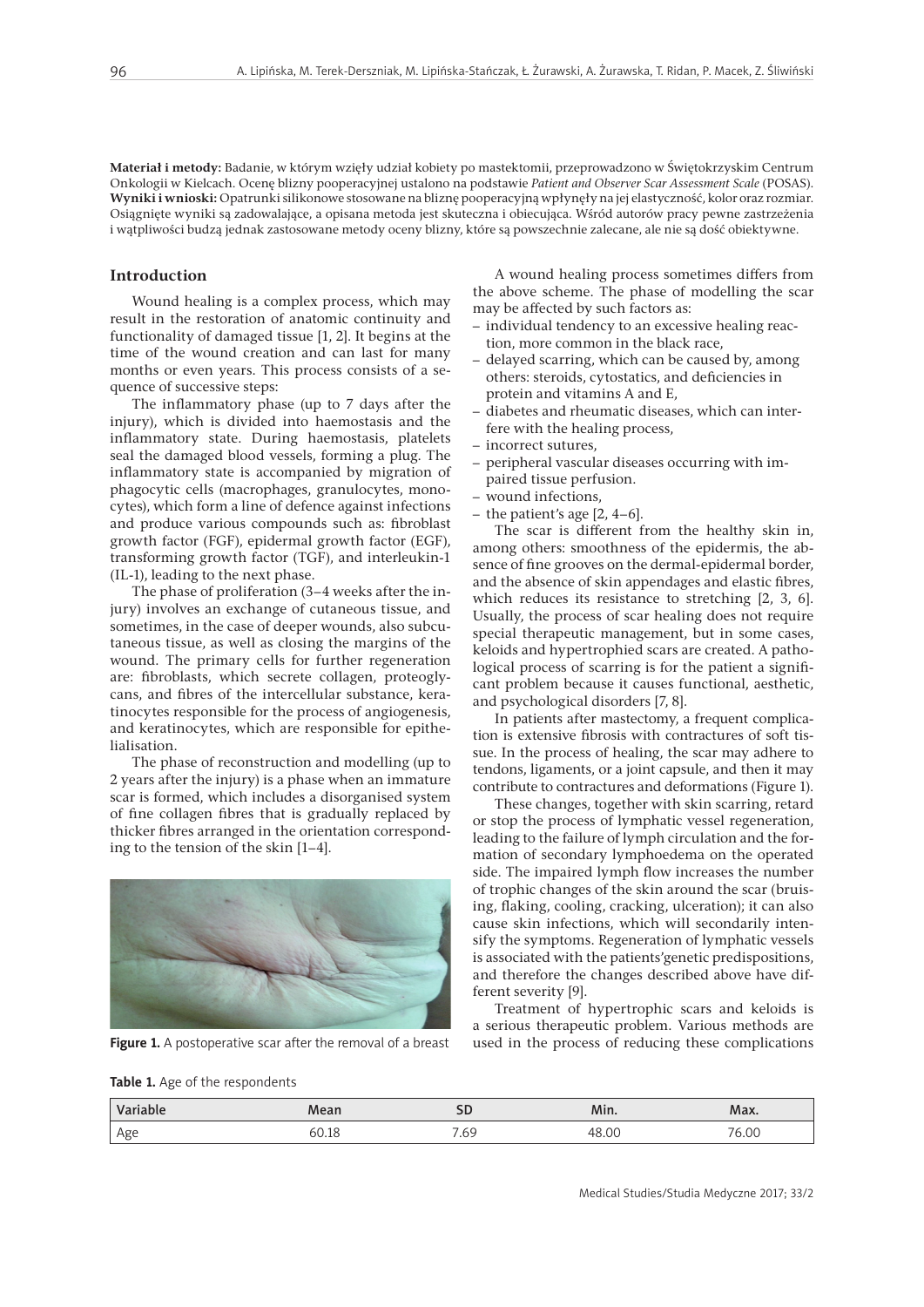| Observer component                         |              |                |                |                |   |                   |                |   |   |    |                       |
|--------------------------------------------|--------------|----------------|----------------|----------------|---|-------------------|----------------|---|---|----|-----------------------|
| Normal skin<br>imaginable                  | $\mathbf{1}$ | $\overline{2}$ | 3              | $\overline{4}$ | 5 | 6                 | $\overline{7}$ | 8 | 9 | 10 | Worst scar            |
| Vascularisation                            |              |                |                |                |   |                   |                |   |   |    |                       |
| Pigmentation                               |              |                |                |                |   |                   |                |   |   |    | Hypo                  |
|                                            |              |                |                |                |   |                   |                |   |   |    | Mix                   |
|                                            |              |                |                |                |   |                   |                |   |   |    | Hyper                 |
| Thickness                                  |              |                |                |                |   |                   |                |   |   |    |                       |
| Relief                                     |              |                |                |                |   |                   |                |   |   |    |                       |
| Pliability                                 |              |                |                |                |   |                   |                |   |   |    |                       |
|                                            |              |                |                |                |   | Patient component |                |   |   |    |                       |
| No, no complaints                          | 1            | $\overline{2}$ | $\overline{3}$ | $\overline{4}$ | 5 | 6                 | $\overline{7}$ | 8 | 9 | 10 | Yes, worst imaginable |
| Is the scar painful?                       |              |                |                |                |   |                   |                |   |   |    |                       |
| Is the scar itching?                       |              |                |                |                |   |                   |                |   |   |    |                       |
| No, as normal skin                         | $\mathbf{1}$ | $\overline{2}$ | 3              | $\overline{4}$ | 5 | 6                 | $\overline{7}$ | 8 | 9 | 10 | Yes, very different   |
| Is the colour of the<br>scar different?    |              |                |                |                |   |                   |                |   |   |    |                       |
| Is the scar more stiff?                    |              |                |                |                |   |                   |                |   |   |    |                       |
| Is the thickness of<br>the scar different? |              |                |                |                |   |                   |                |   |   |    |                       |
| Is the scar irregular?                     |              |                |                |                |   |                   |                |   |   |    |                       |

#### **Table 2.** Patient and Observer Scar Assessment Scale [13]

i.e. surgical, pharmacological, and physical. Recently, the pharmaceutical industry has opened new possibilities for the treatment of hypertrophic scars and keloids, by introducing silicone dressings [10]. The use of silicone plasters is recommended as a safe, noninvasive, simple, and effective prophylactic method [11]. Their systematic use greatly improves the elasticity of scars, compared with scars treated differently. Most researchers studying the impact of silicone on the scar believe that silicone dressings reduce the activity of capillary vessels, and congestion and production of fibroblasts and collagen, causing flattening of the scar. Randomised studies have shown that the use of silicone dressings is effective in the improvement of the colour, size, and hardness of scars [12]. They are also used for prophylactic reasons after a surgical excision of keloids and hypertrophic scars [7].

#### **Aim of the research**

The main aim of the study is to evaluate the influence of silicone plasters on a postoperative scar in rehabilitation of women after mastectomy.

#### **Material and methods**

The study was conducted in Holycross Cancer Centre in Kielce. It was attended by 22 women who, due to breast cancer, had a breast and lymph nodes of

the axillary cavity removed. The youngest patient was 48 years old, and the oldest was 76 (Table 1).

The study group was selected by appropriate criteria including and excluding patients from the process of the discussed therapy.

Inclusion criteria: surgery of one-sided, modified, radical mastectomy, a completed process of scar epidermisation, the lack of induction chemotherapy, the lack of treatment with steroids, adjuvant chemotherapy not started, radiotherapy not started, minimum 4 weeks after the surgery.

Exclusion criteria: every other than a modified, radical amputation, surgery in the area of breast, or two-sided mastectomy, not completed process of scar epidermisation, application of induction chemotherapy, adjuvant chemotherapy started, treatment with steroids started, radiotherapy started, fewer than 4 weeks after the surgery.

The patient could also be excluded from the study because of: aware, personal resignation from participation in the study, the doctor's decision to withdraw the patient from the study, occurrence of allergic reactions after the applied therapy, occurrence of other health complications, deterioration of health as a result of treating the basic disease or other diseases.

In the study group, scar treatment was carried out with the use of a silicone plaster. The change of a nonsterile silicone dressing was done once a week. The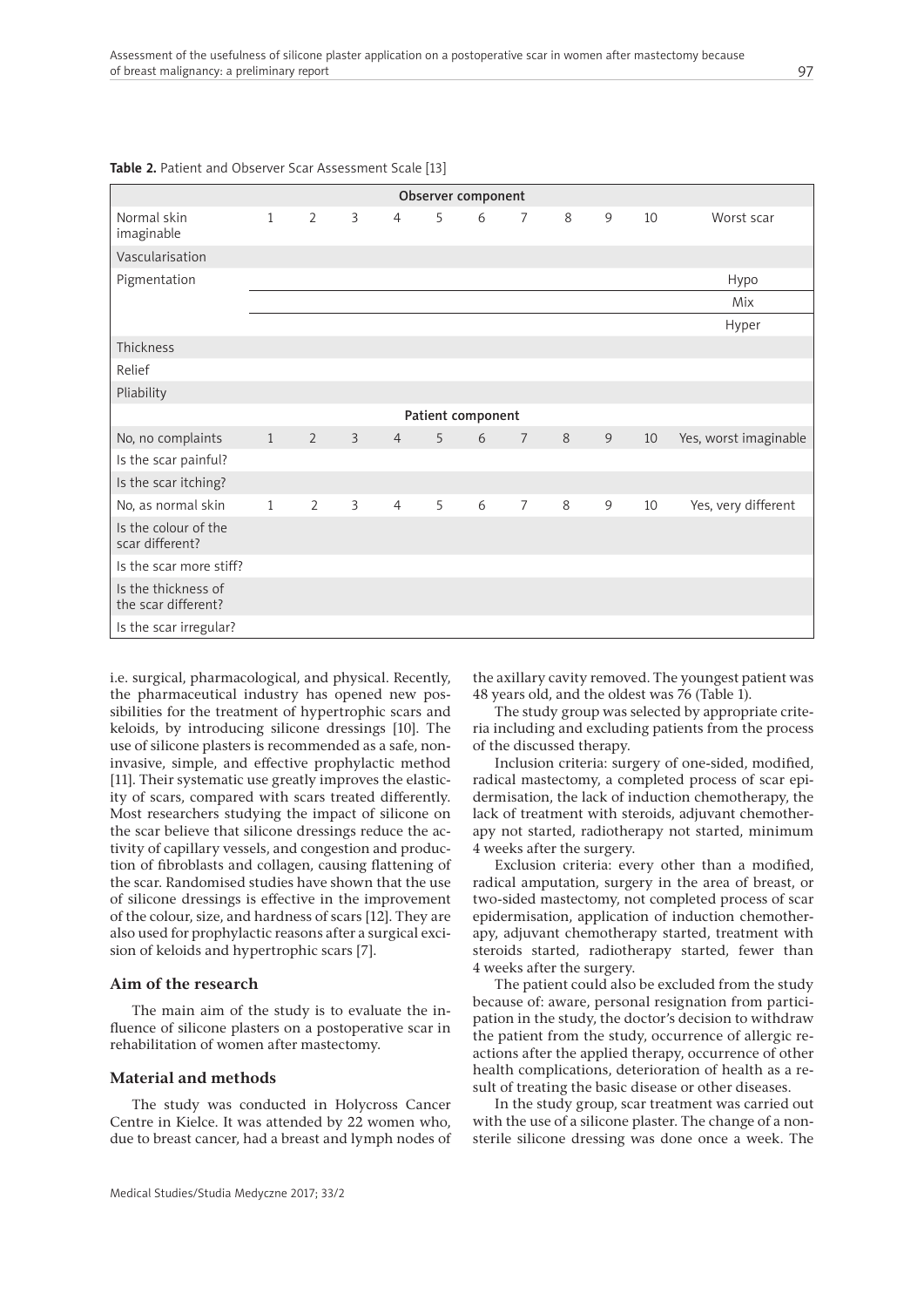silicone product was maintained on the scar for 24 h with a 1-hour break for hygienic operations.

The evaluation of the postoperative scar was based on the Patient and Observer Scar Assessment Scale (POSAS) (Table 2) [13]. The Patient and Observer Scar Assessment Scale consists of two elements. One element is completed by the observer, and the other is assessed by the patient. The patient assesses the thickness, flexibility, colour, pain, and itching, and the observer assesses vascularisation, pigmentation, thickness, and mobility. Each element is rated on a scale of 0 to 10 where 10 is the worst imaginable scar.

#### Statistical analysis

Statistical analysis was performed with the use of Microsoft Office 2010 and Statistica 12 software Advanced Package with Medical Kit, with the license of Holycross Cancer Centre in Kielce, license number AXAP504G476028FACN1-8. The authors calculated: 1) basic statistics: arithmetic mean, standard deviation, and extreme values; 2) the efficacy of the therapy before and after its completion on the basis of the observer and patient components was checked with the use of Wilcoxon's matched-pairs test; 3) the dependence of the value of improvement on the number of visits was verified by using the nonparametric Spearman correlation.

The level of statistical significance was  $p < 0.05$ .

### **Results**

Analysis of the differences of the studied parameters before and after the treatment on the basis of the observer component showed a statistical significance (*p* < 0.05) in terms of all the tested characteristics. The average value for the parameter 'normal skin' before the therapy was 2.50 and after the therapy 1.59; for the parameter 'vascularisation' before starting the therapy, the average value was 2.45 and after the therapy 1.55; for the examined variable 'pigmentation' before starting the therapy, the average value was 2.82 and after the therapy 1.77; for the characteristics 'thickness', the average value before the therapy was 3.45 and after the therapy 2.59; for the parameter 'relief' before the therapy was 3.00, and after the therapy 1.91; and for the parameter 'pliability' before the therapy, the average value was 4.14, and after the therapy 2.82 (Table 3).

In the process of analysing the differences of the studied parameters before and after completing the therapy on the basis of the patient component, there was statistically significant (*p* < 0.05) improvement in all the studied variables. The mean value of the characteristic 'Is the scar painful?' before the test was 1.91, and after its completion 1.23; for the parameter 'Is the scar itching?' before the therapy was 1.27 and after the therapy 1.09; for the parameter 'Is the colour of the scar different?' before the therapy the average value was 3.23, and after its completing 1.86; for the parameter 'Is the scar more stiff?', the average values before the therapy were 3.71, and after the therapy 2.05; for the studied variable 'Is the thickness of the scar different?', before the therapy the mean value was 3.27, and after the treatment 1.95; for the parameter 'Is the scar irregular?', in the beginning it was 4.27, and at the end of the research process 2.45 (Table 4).

Out of 22 patients ( $n = 100\%$ ) in two therapy sessions 13.64%  $(n = 3)$  of patients participated, in three 22.73% (*n* = 8), in four 13.64% (*n* = 3), in five 45.45%  $(n = 10)$ , and in six 4.55%  $(n = 1)$  of patients (Table 5).

Based on the obtained results, an improvement in all the examined variables was found. The most significant differences in the improvement was observed in the case of the following variables:

• thickness;

• is the scar more stiff?

• is the thickness of the scar different?

**Table 3.** Differences of the studied parameters before and after the therapy based on the observer component

| Variable        |               | N valid | Mean | <b>SD</b> | Min. | Max.  | P-value |
|-----------------|---------------|---------|------|-----------|------|-------|---------|
| Normal skin     | Before        | 22      | 2.50 | 0.86      | 1.00 | 4.00  | & 0.05  |
|                 | After         | 22      | 1.59 | 0.67      | 1.00 | 3.00  |         |
| Vascularisation | <b>Before</b> | 22      | 2.45 | 0.80      | 1.00 | 4.00  | & 0.05  |
|                 | After         | 22      | 1.55 | 0.60      | 1.00 | 3.00  |         |
| Pigmentation    | Before        | 22      | 2.82 | 1.01      | 1.00 | 5.00  | & 0.05  |
|                 | After         | 22      | 1.77 | 0.87      | 1.00 | 4.00  |         |
| Thickness       | Before        | 22      | 3.45 | 1.84      | 1.00 | 10.00 | & 0.05  |
|                 | After         | 22      | 2.59 | 1.94      | 1.00 | 7.00  |         |
| Relief          | Before        | 22      | 3.00 | 1.15      | 1.00 | 5.00  | & 0.05  |
|                 | After         | 22      | 1.91 | 0.81      | 1.00 | 4.00  |         |
| Pliability      | Before        | 22      | 4.14 | 2.25      | 1.00 | 9.00  | & 0.05  |
|                 | After         | 22      | 2.82 | 1.94      | 1.00 | 9.00  |         |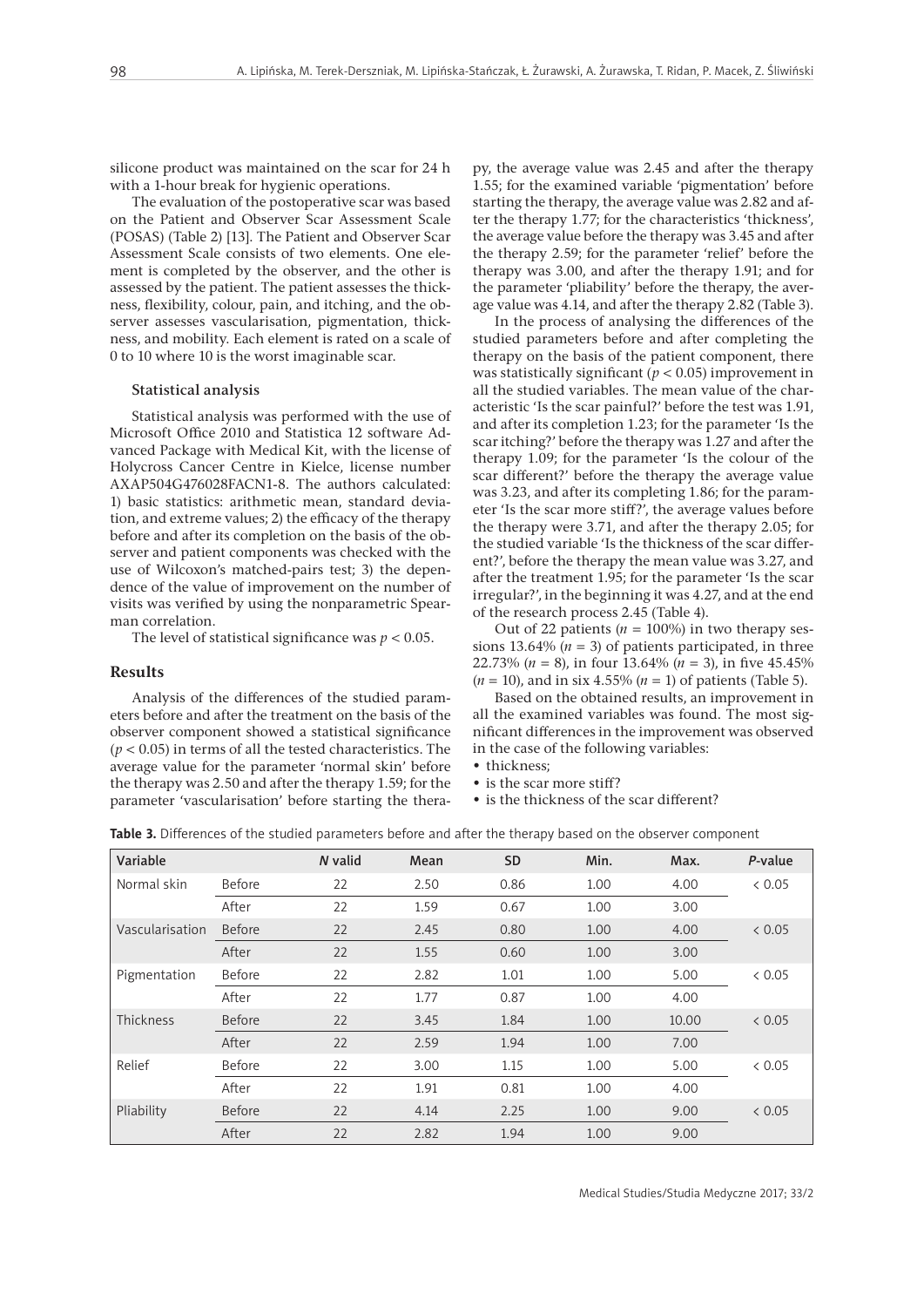| Variable                             |               | N valid | Mean | <b>SD</b> | Min. | Max.  | P-value |
|--------------------------------------|---------------|---------|------|-----------|------|-------|---------|
| Is the scar painful?                 | <b>Before</b> | 22      | 1.91 | 1.11      | 1.00 | 4.00  | & 0.05  |
|                                      | After         | 22      | 1.23 | 0.53      | 1.00 | 3.00  |         |
| Is the scar itching?                 | <b>Before</b> | 22      | 1.27 | 0.55      | 1.00 | 3.00  | & 0.05  |
|                                      | After         | 22      | 1.09 | 0.29      | 1.00 | 2.00  |         |
| Is the colour of the scar different? | Before        | 22      | 3.23 | 1.19      | 1.00 | 6.00  | & 0.05  |
|                                      | After         | 22      | 1.86 | 0.64      | 1.00 | 3.00  |         |
| Is the scar more stiff?              | <b>Before</b> | 22      | 3.77 | 1.54      | 2.00 | 9.00  | & 0.05  |
|                                      | After         | 22      | 2.05 | 1.13      | 1.00 | 6.00  |         |
| Is the thickness of the scar         | Before        | 22      | 3.27 | 1.64      | 2.00 | 9.00  | & 0.05  |
| different?                           | After         | 22      | 1.95 | 1.33      | 1.00 | 7.00  |         |
| Is the scar irregular?               | <b>Before</b> | 22      | 4.27 | 2.73      | 1.00 | 10.00 | & 0.05  |
|                                      | After         | 22      | 2.45 | 1.37      | 1.00 | 6.00  |         |

**Table 4.** Differences of the studied parameters before and after completing the therapy based on the patient component

**Table 5.** Numerical and percentage characteristics of the patients according to the number of visits

| <b>Number</b><br>of visits | <b>Number</b><br>of patients | Cumulated number<br>of patients | Percentage<br>of patients | Cumulated percentage<br>of patients |
|----------------------------|------------------------------|---------------------------------|---------------------------|-------------------------------------|
| $\overline{2}$             |                              | 3                               | 13.64                     | 13.64                               |
| $\overline{\mathbf{3}}$    |                              | 8                               | 22.73                     | 36.36                               |
| 4                          |                              | 11                              | 13.64                     | 50.00                               |
| 5                          | 10                           | 21                              | 45.45                     | 95.45                               |
| 6                          |                              | 22                              | 4.55                      | 100.00                              |

Table 6. Improvement of the appearance of scars resulting from the conducted therapy – statistical description

| Variable                                | N valid | Mean | <b>SD</b> | Min.           | Max.           | <b>Statistical</b><br>description |
|-----------------------------------------|---------|------|-----------|----------------|----------------|-----------------------------------|
| Normal skin                             | 22      | 0.91 | 0.43      | $\Omega$       | $\overline{2}$ | 190                               |
| Vascularisation                         | 22      | 0.91 | 0.43      | $\overline{0}$ | $\overline{2}$ | 190                               |
| Pigmentation                            | 22      | 1.05 | 0.58      | $\Omega$       | 2              | 190                               |
| Thickness                               | 22      | 1.45 | 0.74      | $\mathbf{1}$   | 3              | 253                               |
| Relief                                  | 22      | 1.09 | 0.53      | $\Omega$       | $\overline{2}$ | 210                               |
| Pliability                              | 22      | 1.32 | 1.49      | $-3$           | $\overline{4}$ | 174                               |
| Is the scar painful?                    | 22      | 0.68 | 0.84      | $\Omega$       | 3              | 66                                |
| Is the scar itching?                    | 22      | 0.18 | 0.39      | $\Omega$       | $\mathbf{1}$   | 10                                |
| Is the colour of the scar different?    | 22      | 1.36 | 1.05      | $\Omega$       | 5              | 210                               |
| Is the scar more stiff?                 | 22      | 1.73 | 0.88      | $\mathbf{1}$   | 3              | 253                               |
| Is the thickness of the scar different? | 22      | 1.32 | 0.65      | $\mathbf{1}$   | 3              | 253                               |
| Is the scar irregular?                  | 22      | 1.82 | 1.56      | $\overline{0}$ | 6              | 190                               |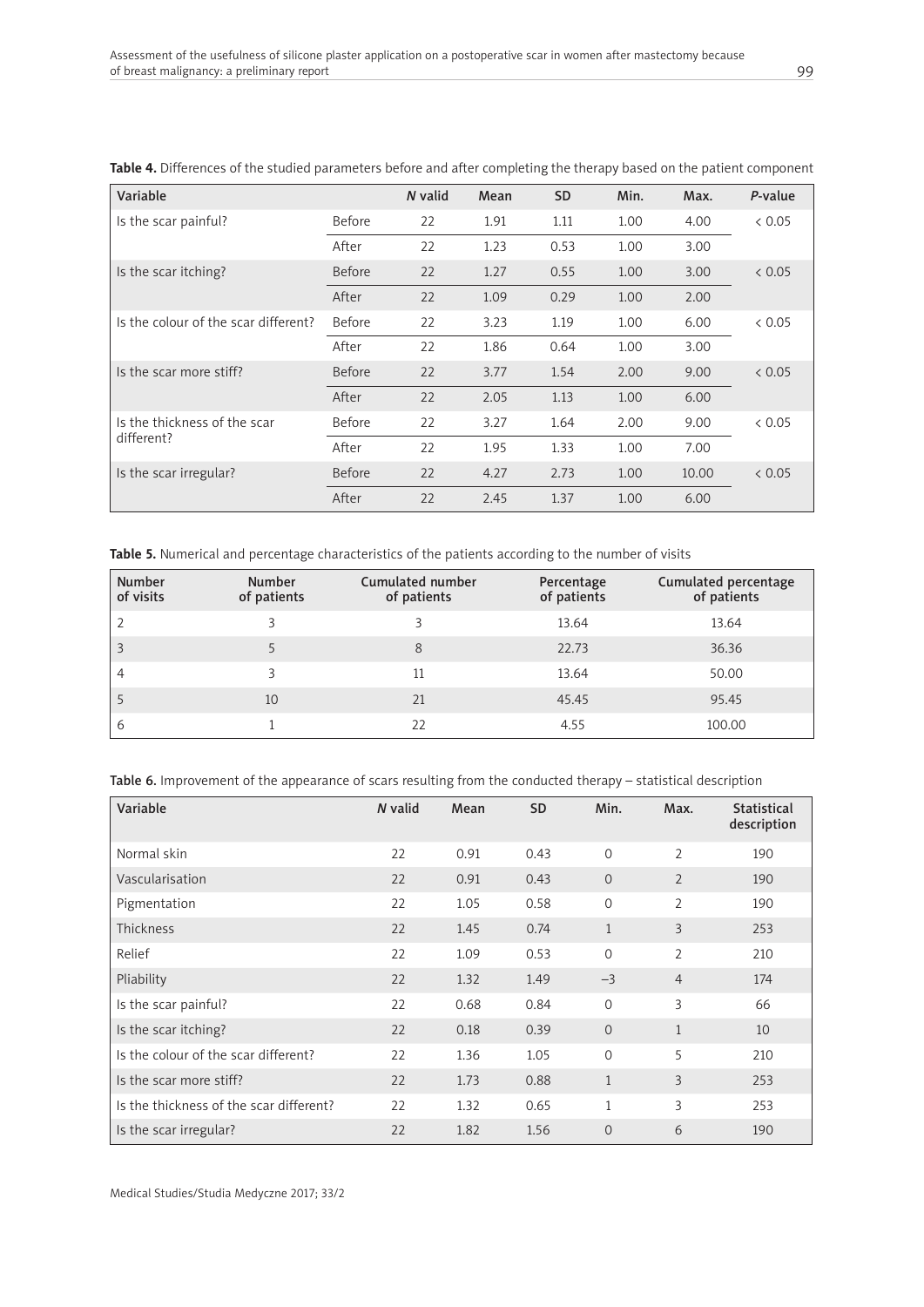| Variable                                   | $\rho$ Spearman | P-value |
|--------------------------------------------|-----------------|---------|
| Normal skin                                | $-0.20$         | 0.38    |
| Vascularisation                            | $-0.20$         | 0.38    |
| Pigmentation                               | $-0.01$         | 0.97    |
| Thickness                                  | $-0.04$         | 0.87    |
| Relief                                     | $-0.23$         | 0.31    |
| Pliability                                 | $-0.07$         | 0.76    |
| Is the scar painful?                       | 0.38            | 0.08    |
| Is the scar itching?                       | 0.39            | 0.07    |
| Is the colour of the scar<br>different?    | $-0.26$         | 0.25    |
| Is the scar more stiff?                    | 0.07            | 0.77    |
| Is the thickness of the<br>scar different? | 0.04            | 0.86    |
| Is the scar irregular?                     | $-0.20$         | 0.38    |

**Table 7.** Dependence of the improvement of scars on the number of visits

The conclusion that the three factors are related to the biggest improvement is based on the value of test statistics of Wilcoxon's paired test (signed-rank). The ranking of the values of test statistics indicates the ranking of the factors regarding the improvement (Table 6).

In order to check whether there is a statisticwal relationship between the improvement of the state of the scar and the number of visits, a non-parametric Spearman rank correlation test was carried out. Based on the obtained results, the lack of relationship between the improvement of the state of the scar and the number of visits was found (Table 7).

#### **Discussion**

Local and general factors influence the process of wound healing. The general factors are: bad nutrition, protein deficiency, vitamins A and E, medicine such as steroids, cytostatic drugs, circulation disorders, advanced age, cancer, and diabetes. Local factors are: bad vascularisation, infections, medicine, radiotherapy, and bad surgical technique. All of these factors influence the formation of a scar. Factors that were considered in our own research are age and oncological treatment (chemotherapy and radiotherapy).

Due to the limited therapeutic efficacy of other methods for the treatment of hypertrophic scars and keloids, silicone dressings are increasingly used. Silicone preparations applied to the skin cause:

- 1. Reduction of the activity of capillary vessels.
- 2. Reduction of hyperaemia.
- 3. Reduction of fibroblasts and collagen production. Notable effects for the patient are:
- 1. Smoothing and flattening of the scar.

2. Reduction of the redness of the scar.

- 3. Reduction of the size and hardness of the scar.
- 4. Increase in the flexibility of the scar [7, 9].

Silicone dressings, because of so many unique advantageous features, should be used in the prophylaxis first, especially in people prone to scarring. It is believed that early treatment of a hypertrophic scar or keloid is of great importance for the effectiveness of the therapy [11]. Silicone plasters used on a scar protect it from external factors and from the loss of moisture, thus, they cause an increase in the amount of water in the corneal layer of the skin and limitation of an excessive loss of water in the processes of physiological evaporation [14]. The study also demonstrates that, due to the oxygen permeability, the skin as well as the scar under the silicone plaster 'breathes' in a natural way. Application of silicone preparations does not cause the feeling of astringing and discomfort of wearing them, and after removing silicone plasters from the skin, they do not lose their adhesive properties, thanks to which they can be re-used [15–18].

The own study shows that the therapy applied in the form of silicone dressings has a satisfactory effect on the appearance of the scar, i.e. on: vascularisation, pigmentation, thickness, relief and deformation. An essential improvement ( $p < 0.05$ ) of all the parameters tested on the basis of the observer component, assessed before and after completing the therapy, was stated. According to the patient's assessment, the scar in terms of its thickness, flexibility, colour, pain, and itching also changed favourably under the influence of the applied silicone plasters. Analysis of the results of differences of the parameters studied before and after the therapy on the basis of the patient component, showed statistically significant ( $p < 0.05$ ) improvement in all the studied variables.

Similar conclusions were observed by Macek *et al.* [19], who used non-sterile silicone dressings in a patient after mastectomy and removal of lymph nodes in the axillary fossa because of breast cancer.

Patients qualified to the study participated in it with different commitment. The reasons for not finishing the project by some patients were: allergy or redness around the scar, starting radiotherapy or chemotherapy, malaise, and treatment fatigue. Despite these drawbacks, a statistically significant correlation between the quality of the improvement and the number of treatment sessions was not found.

The research results achieved through statistical analysis are satisfactory and they demonstrate that the applied method is effective and promising for the treatment of scars. However, the methods of scar assessment, which are commonly recommended but not objective enough, raise some objections and doubts among the authors of the study. The presented work is an initial announcement; therefore, continuation of the research should be expected, despite many difficulties encountered by the authors. Due to